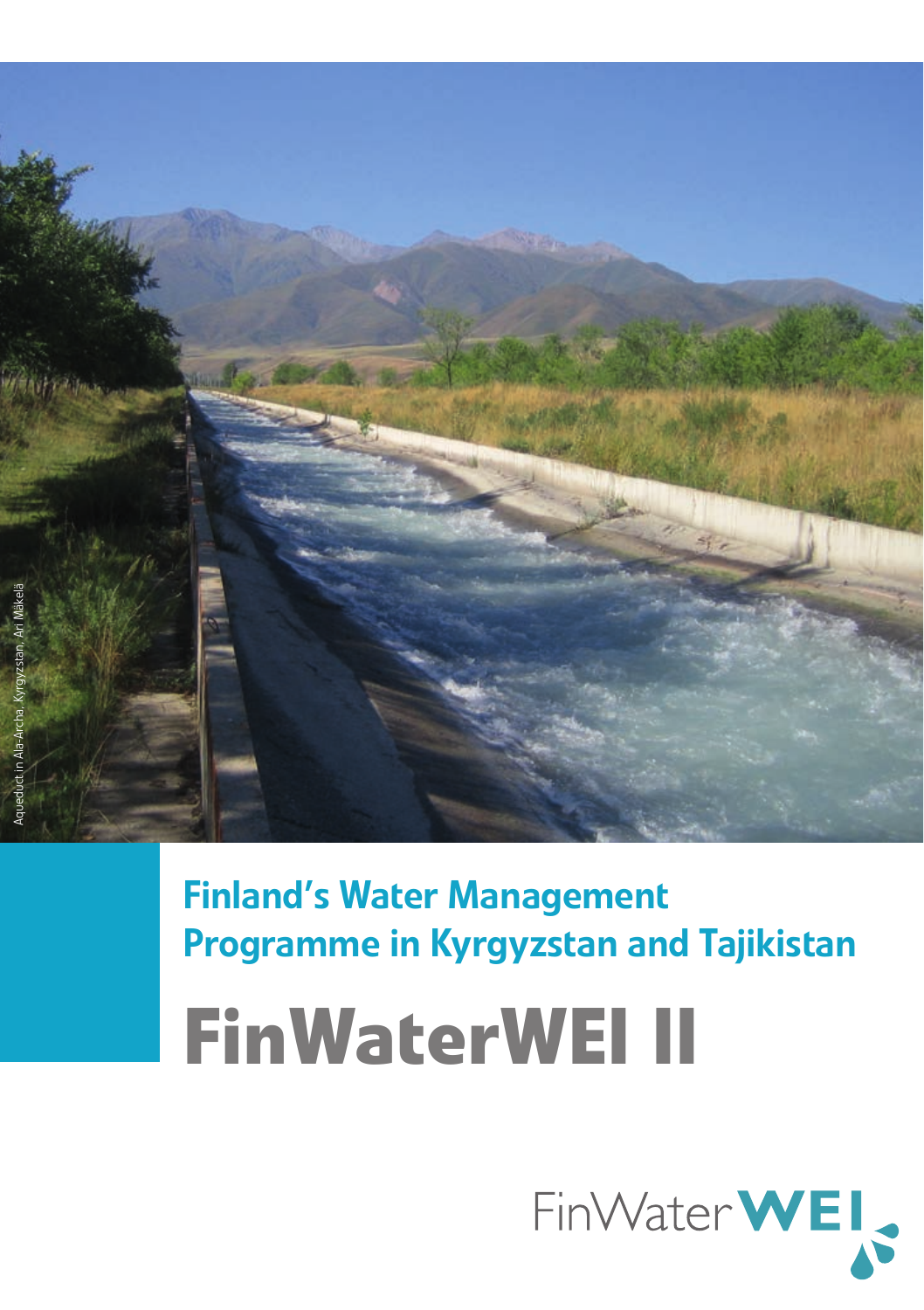| <b>PROGRAMME PERIOD:</b> | 2014-2017                                    |
|--------------------------|----------------------------------------------|
| <b>TARGET COUNTRIES:</b> | Kyrgyzstan<br>and Tajikistan                 |
| <b>BUDGET:</b>           | € 8.000.000                                  |
| <b>FINANCING:</b>        | Finnish<br>Development<br>Assistance         |
| <b>ADMINISTRATOR:</b>    | The Finnish<br>Fnvironment<br>Institute SYKF |

# **Programme context**

The Water Management Programme in **Kyrgyzstan** and **Tajikistan**, FinWaterWEI II will be implemented in 2014–2017. **FinWaterWEI II** promotes the priority areas of Finland's Development Policy Programme (2012) including a democratic and accountable society that promotes human rights; an inclusive green economy that promotes employment; sustainable management of natural resources and environmental protection; and human development.

In the context of the water sector, the human rights-based approach to development can be defined not only as people's right to clean water and sanitation but also as the capacity of the state institutions to provide the necessary services to its citizens. FinWaterWEI II also addresses the three cross-cutting objectives of Finland's development policy: gender equality, reduction of inequality and climate sustainability.

The implementation of FinWaterWEI II builds on the experience acquired during the first phase of the FinWaterWEI programme in 2009–2013. Close cooperation with international development partners in the **UN community** and beyond will be continued, while at the same time diversifying the **collaboration** partner pool with a strong national presence. Support to highlevel policy process work (e.g. national policy dialogues) will be combined with activities that produce concrete deliverables on the ground.

The Programme encompasses also encompasses **inter-institutional** collaboration projects between Finnish governmental institutions and their counterparts in Kyrgyzstan and Tajikistan. Wide participation is sought by including **civil society** organisations in the implementation of activities.

# **Beneficiaries and stakeholders**

Following the human rights-based approach to development, FinWaterWEI II will address the capacities of **rights-holders** and **duty bearers**, and the relations between the two groups. On one hand the Programme aims at strengthening public authorities' capability and means to provide citizens with the necessary services and benefits from water.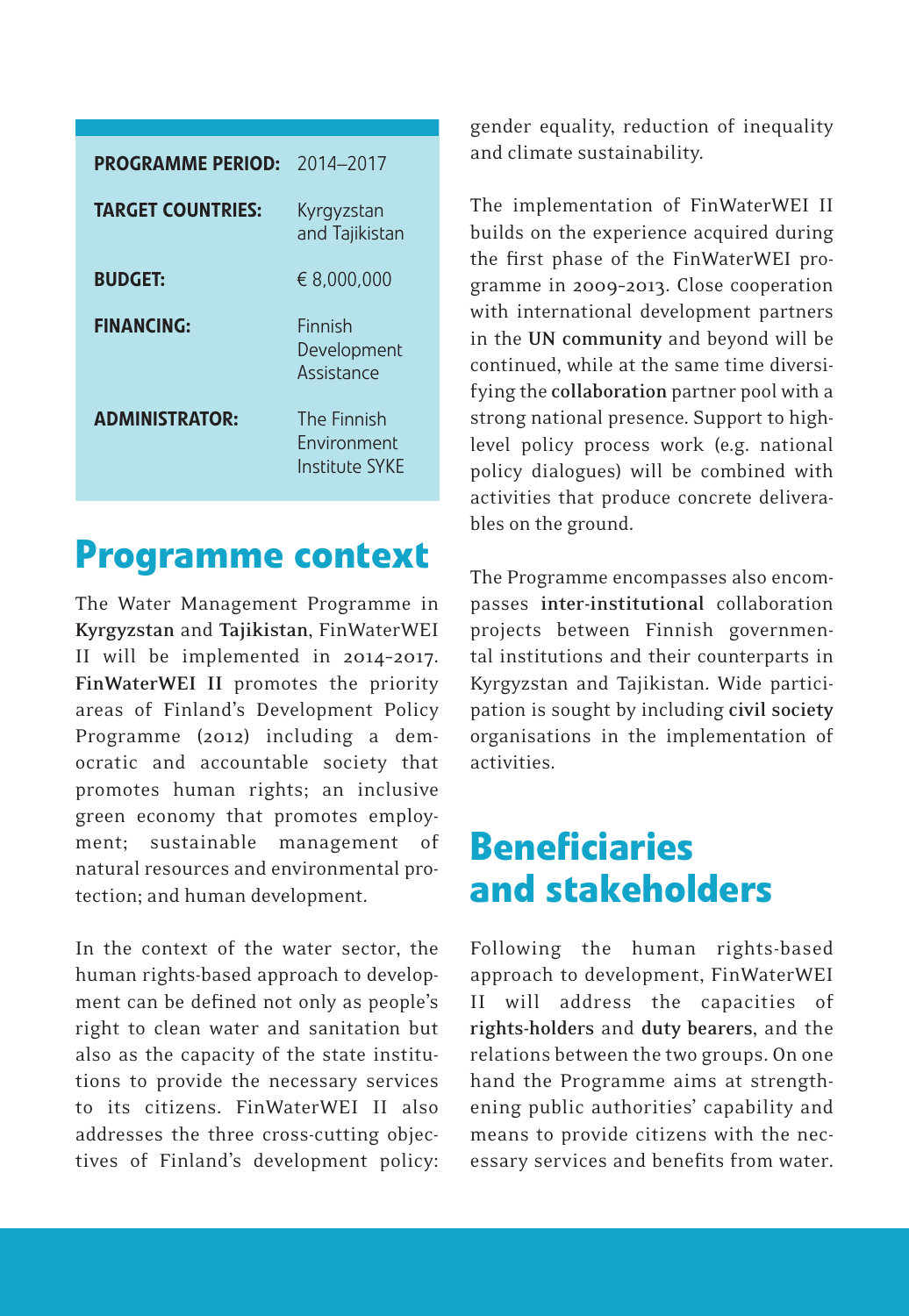

Receiving water samples in a laboratory in Kyrgyzstan, Ari Mäkelä

Improved management and protection of water resources is expected to enhance the availability of water for drinking and household use, particularly in rural areas where the poorest people suffer most because of inadequate water services. On the other hand, the Programme will also provide direct support to beneficiaries at the local level in the form of awareness-raising campaigns, mobilisation of citizens for sustainable water and wastewater management, as well as exploring bottom-up approaches to sustainable water management. Particular attention will be paid to mobilising **women** and mainstreaming of **gende**r in water management at different levels.

## **Objectives**

The overall objective of FinWaterWEI II is to enhance **water security** in Kyrgyzstan, Tajikistan and the related region through equitable and integrated management of water resources. The Programme aims at reducing water-related risks by supporting the countries in managing their national and international water resources in a balanced, equitable and integrated manner. It also promotes a rights-based approach to water use and water management by supporting the capacities of both the duty bearers (authorities) and the rights holders (citizens).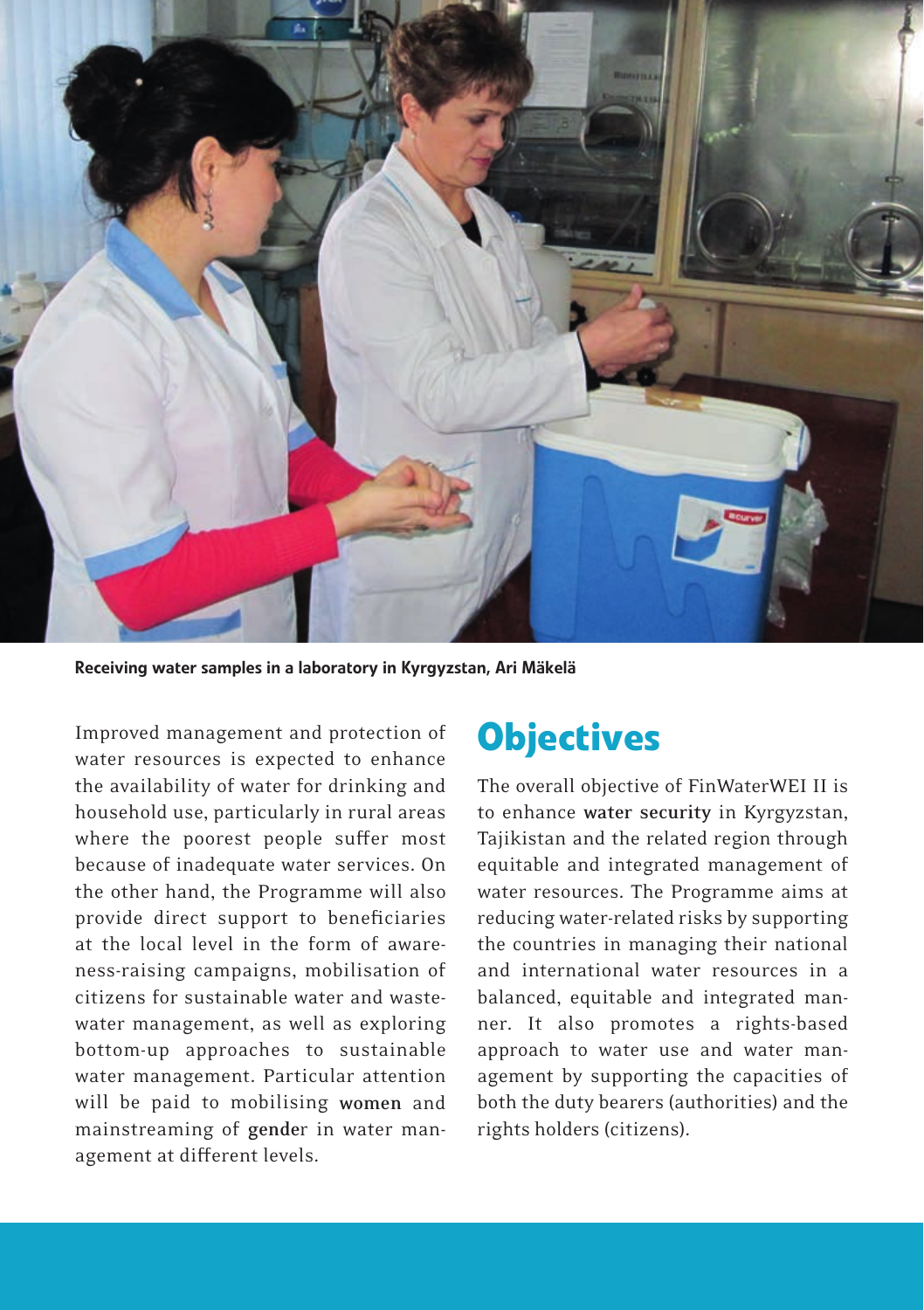The overall objective and purpose is expected to lead to four Key Results:

- Result 1: Improved application of integrated management of water resources and strengthened basis for transboundary cooperation;
- Result 2: Reinforced capacity of the water, environment and health administrations to monitor the quality and quantity of waters;
- **Result 3:** Enhanced adaptive capacity and preparedness towards climate variability and change;
- Result 4: Improved capacity of rights holders – including the poorest and other vulnerable groups – to understand and realise their rights and responsibilities towards water.



Mountainous view of Tajikstan, Laura Rantanen

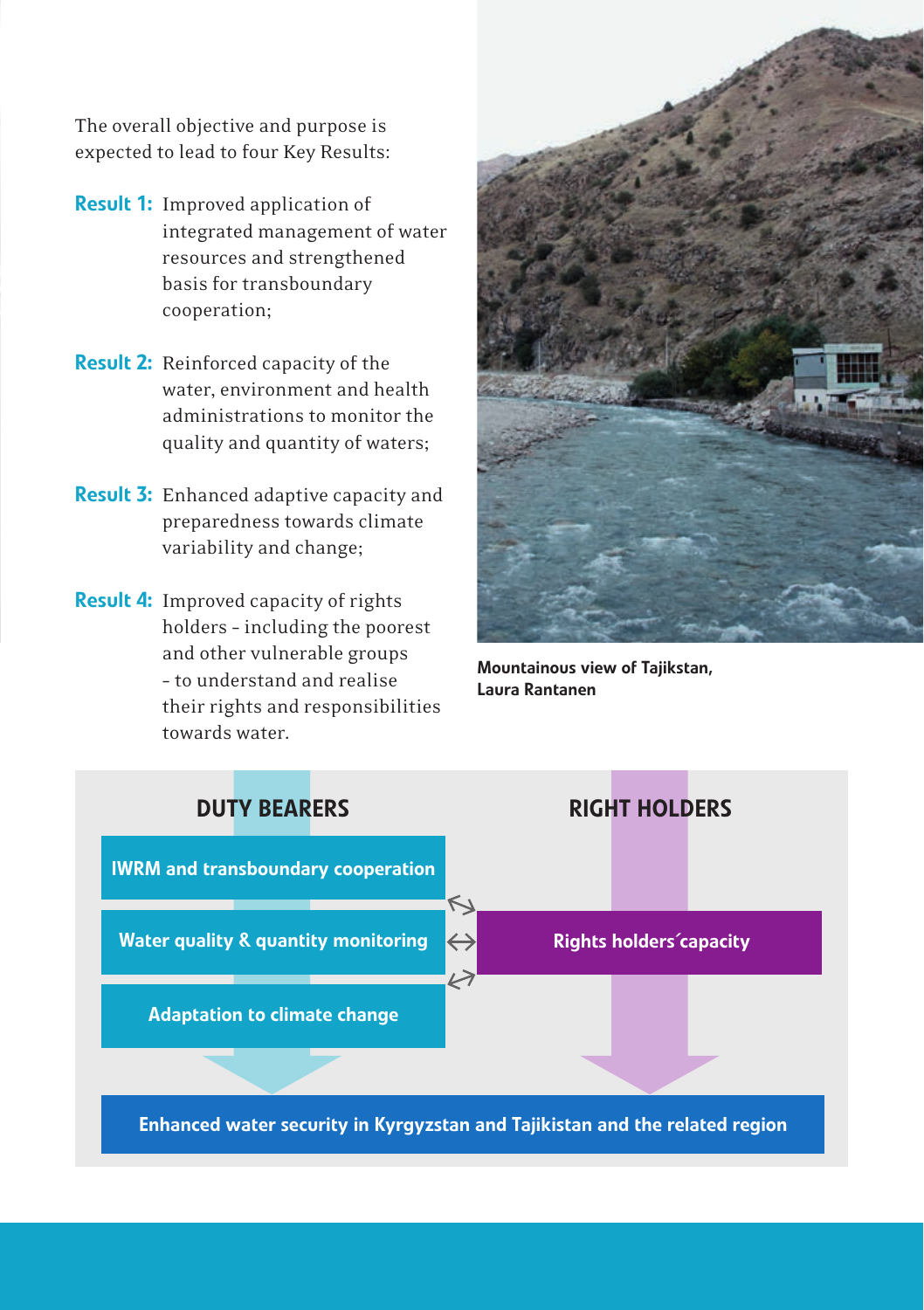#### Estimated Programme budget by Result Area in total 8 MEUR



### Estimated budget per modality



| Allocated to international organisations  |     |
|-------------------------------------------|-----|
| Allocated to NGOs                         | 10% |
| Allocated to other implementing agencies  | 17% |
| Administration support & evaluation       | YY, |
| To be allocated during the implementation | 24% |
| Contingency                               |     |

Graa 2.